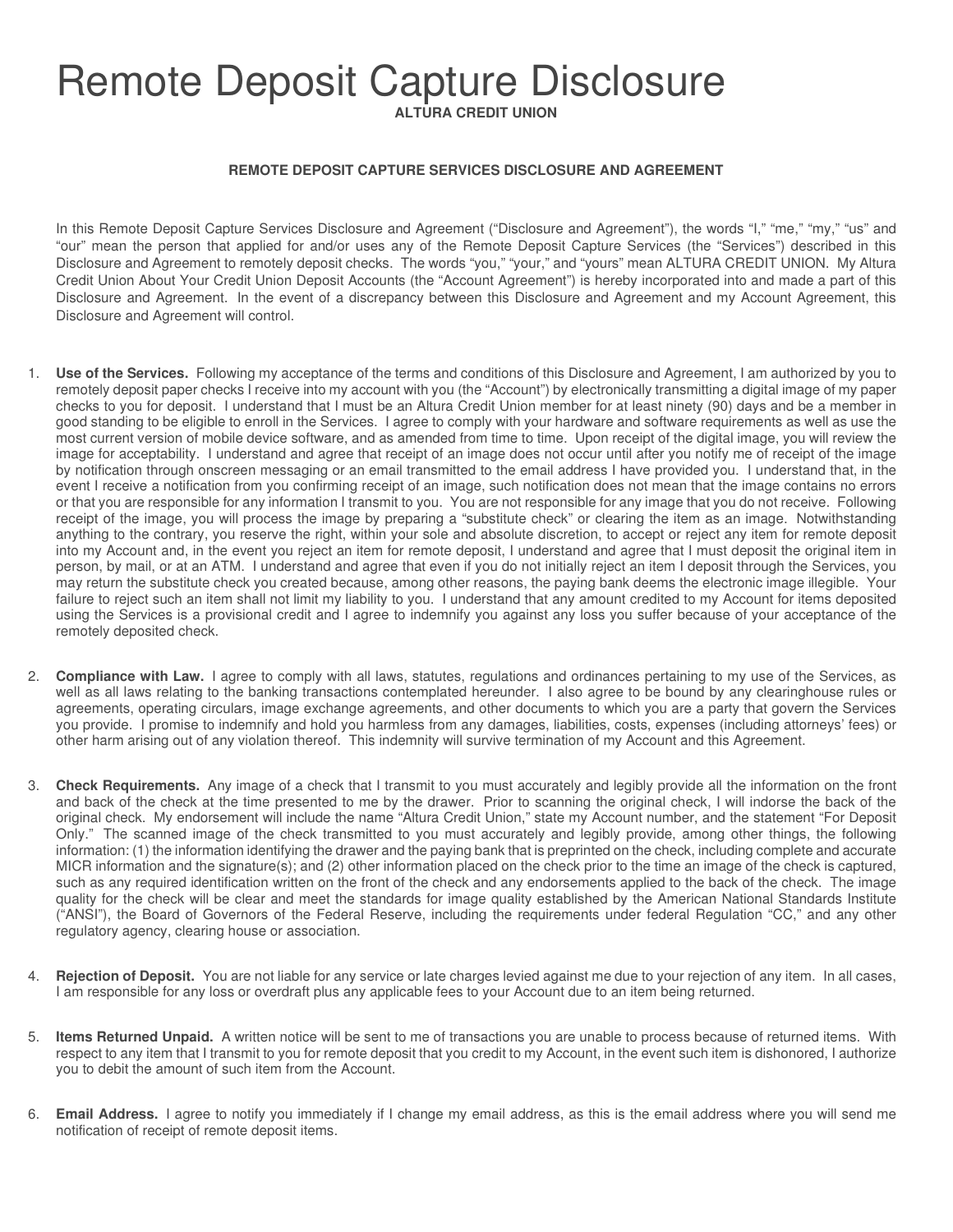- 7. **Unavailability of Services.** I understand and agree that the Services may at times be temporarily unavailable due to Credit Union system maintenance or technical difficulties including those of the Internet service provider and Internet software. In the event that the Services are unavailable, I acknowledge that I can deposit an original check at your branches or through your ATMs or by mailing the original check to you at PO Box 908, Riverside CA, 92502. It is my sole responsibility to verify that items deposited using the Services have been received and accepted for deposit by you. However, you will email notification of items that are rejected by the next business day following rejection.
- 8. **Business Day and Availability Disclosure.** For purposes of determining the availability of my deposits made through the Services, your business days are Monday through Friday, except holidays. Your business hours are 9:00 a.m. to 5:30 p.m., Pacific Standard Time, each business day. If I make a deposit using the Services by 1:00 p.m. Pacific Time on a business day that you are open, you will consider that day to be the day of my deposit. However, if I make a deposit after 1:00 p.m. Pacific Time or on a day you are not open, you will consider that the deposit was made on the next business day you are open.
- 9. **Funds Availability.** I understand and agree that, for purposes of deposits made using the Services, the place of deposit is Riverside, California. I understand that following your receipt and processing of the image, funds from the check will be made available for my withdrawal and/or use in accordance with the terms and conditions of your Account Agreement's Funds Availability Policy. I understand that you may make such funds available sooner based on such factors as my creditworthiness, the length and extent of my relationship with you, transaction and experience information, and such other factors as you, in your sole discretion, deem relevant. I also understand that credit is provisional until settlement is final.
- 10. **Accountholder's Warranties.** I make the following warranties and representations with respect to my use of the Services and each image of an original check I transmit to you utilizing the Services:
	- 1) Each image of a check transmitted to you is a true and accurate rendition of the front and back of the original check, without any alteration, and the drawer of the check has no defense against payment of the check.
	- 2) The amount, the payee, signature(s), and indorsement(s) on the original check are legible, genuine, and accurate.
	- 3) Each check that I submit to you for deposit will not be resubmitted in any format to you or to any other person for payment and will not cause the same drawer's account to be debited twice.
	- 4) Other than the digital image of an original check that I remotely deposit through your Services, there are no other duplicate images of the original check.
	- 5) Each original check was authorized by the drawer in the amount stated on the original check and to the payee stated on the original check.
	- 6) I will not use the Services and/or my Account for any illegal activity or transactions.
	- 7) I have not knowingly failed to communicate any material information to you.
	- 8) I have possession of each original check deposited using the Services and neither I nor any other party will submit the original check for payment.
	- 9) I will not use the Services and/or my accounts for any illegal activity or transactions.
	- 10) Files and images transmitted to you will contain no viruses or any other disabling features that may have an adverse impact on your network, data, or related systems.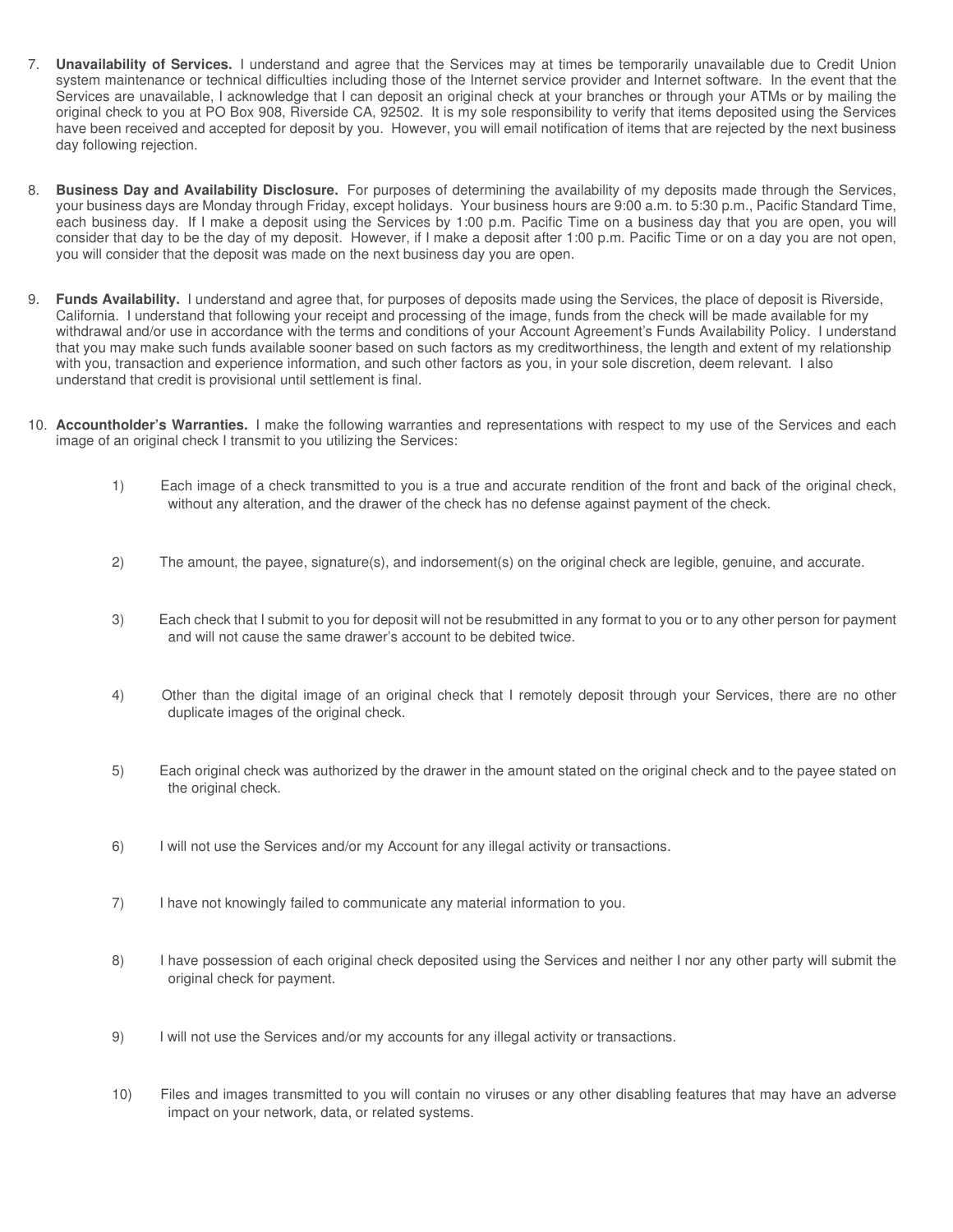- 11) I will follow reasonable security measures to ensure protection of any device I use to make remote deposits and the transmission and/or storage of items deposited through the Services.
- 11. **Storage of Original Checks.** I must securely store each original check that I deposit using the Services for a period of at least sixty (60) days after transmission to you. During the sixty (60) day retention period, I will promptly provide any retained check, or a sufficient copy of the front and back of the check, to you as requested to aid in the clearing and collection process, to resolve claims by third parties with respect to any check, or for your audit purposes. If I am unable to provide a sufficient copy of the front and back of the check I will be liable for any unresolved claims by third parties. After such period expires, and by no later than ninety (90) after I transmit the original check, I will destroy the original check. I understand and agree that I am responsible for any loss caused by my failure to secure the original checks. If I use the Services for business purposes, I agree that persons who have access to the stored checks must be fully bondable and have passed a thorough screening.
- 12. **Accountholder's Indemnification Obligation.** I understand and agree that I am required to indemnify you and hold you harmless against any and all claims, actions, damages, liabilities, costs, and expenses, including reasonable attorneys' fees and expenses arising from my use of the Services and/or breach of this Disclosure and Agreement.
- 13. **In Case of Errors**. In the event that I believe there has been an error with respect to any original check or image thereof transmitted to you for deposit or a breach of this Agreement, I will immediately contact you regarding such error or breach as set forth below.
	- Telephone the Member Service Center at: 888-883-7228
	- or e-mail you at: eservices@alturacu.com
- 14. **Limitation of Liability.** I UNDERSTAND AND AGREE THAT YOU WILL NOT BE LIABLE FOR ANY INDIRECT, INCIDENTAL, PUNITIVE, SPECIAL, CONSEQUENTIAL OR EXEMPLARY DAMAGES, INCLUDING, BUT NOT LIMITED TO DAMAGES FOR LOSS OF PROFITS, GOODWILL, USE, DATA OR OTHER LOSSES RESULTING FROM OR ATTRIBUTABLE TO THE USE OR THE INABILITY TO USE THE SERVICES INCURRED BY ME OR ANY THIRD PARTY ARISING FROM OR ATTRIBUTABLE TO THE USE OF, INABILITY TO USE, THE TERMINATION OF THE USE OF THE SERVICES, OR YOUR BREACH OF THIS DISCLOSURE AND AGREEMENT, REGARDLESS OF THE FORM OF ACTION OR CLAIM (WHETHER CONTRACT, TORT, STRICT LIABILITY OR OTHERWISE), EVEN IF YOU HAVE BEEN INFORMED OF THE POSSIBILITY THEREOF. IN THE EVENT THAT I USE THE SERVICES FOR BUSINESS PURPOSES, I FURTHER AGREE THAT YOUR LIABILITY FOR YOUR ACTIONS, OMISSIONS, OR BREACH OF THIS DISCLOSURE AND AGREEMENT SHALL NOT EXCEED SIX (6) MONTHS WORTH OF FEES THAT I HAVE PAID TO YOU IN CONNECTION WITH MY USE OF THE SERVICES.
- 15. **Charges for Use of the Services**. All charges associated with the Services are disclosed in your Schedule of Fees and Charges which accompanies the Remote Deposit Capture Services Disclosure and Agreement and the Account Agreement.
- 16. Warranties. I UNDERSTAND THAT THE SERVICES ARE PROVIDED ON AN "AS IS" AND "AS AVAILABLE" BASIS. I UNDERSTAND THAT THE CREDIT UNION DOES NOT MAKE ANY WARRANTIES ON EQUIPMENT, HARDWARE, SOFTWARE OR INTERNET PROVIDER SERVICE, OR ANY PART OF THEM, EXPRESSED OR IMPLIED, INCLUDING, WITHOUT LIMITATION, ANY WARRANTIES OF MERCHANTABILITY OR FITNESS FOR A PARTICULAR PURPOSE. THE CREDIT UNION IS NOT RESPONSIBLE FOR ANY LOSS, INJURY OR DAMAGES, WHETHER DIRECT, INDIRECT, SPECIAL OR CONSEQUENTIAL, CAUSED BY THE INTERNET PROVIDER, ANY RELATED SOFTWARE, OR THE CREDIT UNION'S USE OF ANY OF THEM OR ARISING IN ANY WAY FROM THE INSTALLATION, USE, OR MAINTENANCE OF MY PERSONAL COMPUTER HARDWARE, SOFTWARE, OR OTHER EQUIPMENT. YOU MAKE NO WARRANTY THAT THE SERVICES WILL MEET MY REQUIREMENTS OR WILL BE UNINTERRUPTED, TIMELY, SECURE, OR ERROR-FREE.
- 17. **Change in Terms**. You may change the terms and charges for the Services indicated in this Disclosure and Agreement by notifying me of such change in writing and may amend, modify, add to, or delete from this Disclosure and Agreement from time to time. My use of the Services after receipt of notification of any change by you constitutes my acceptance of the change.
- 18. **Termination of the Services**. I may, by written request, terminate the Services provided for in this Disclosure and Agreement. You may terminate my use of the Services at any time upon written notice. In the event of termination of the Services, I will remain liable for all transactions performed on my Account. I understand and agree that Sections 10, 12, 14, and 16 shall survive the termination of this Disclosure and Agreement.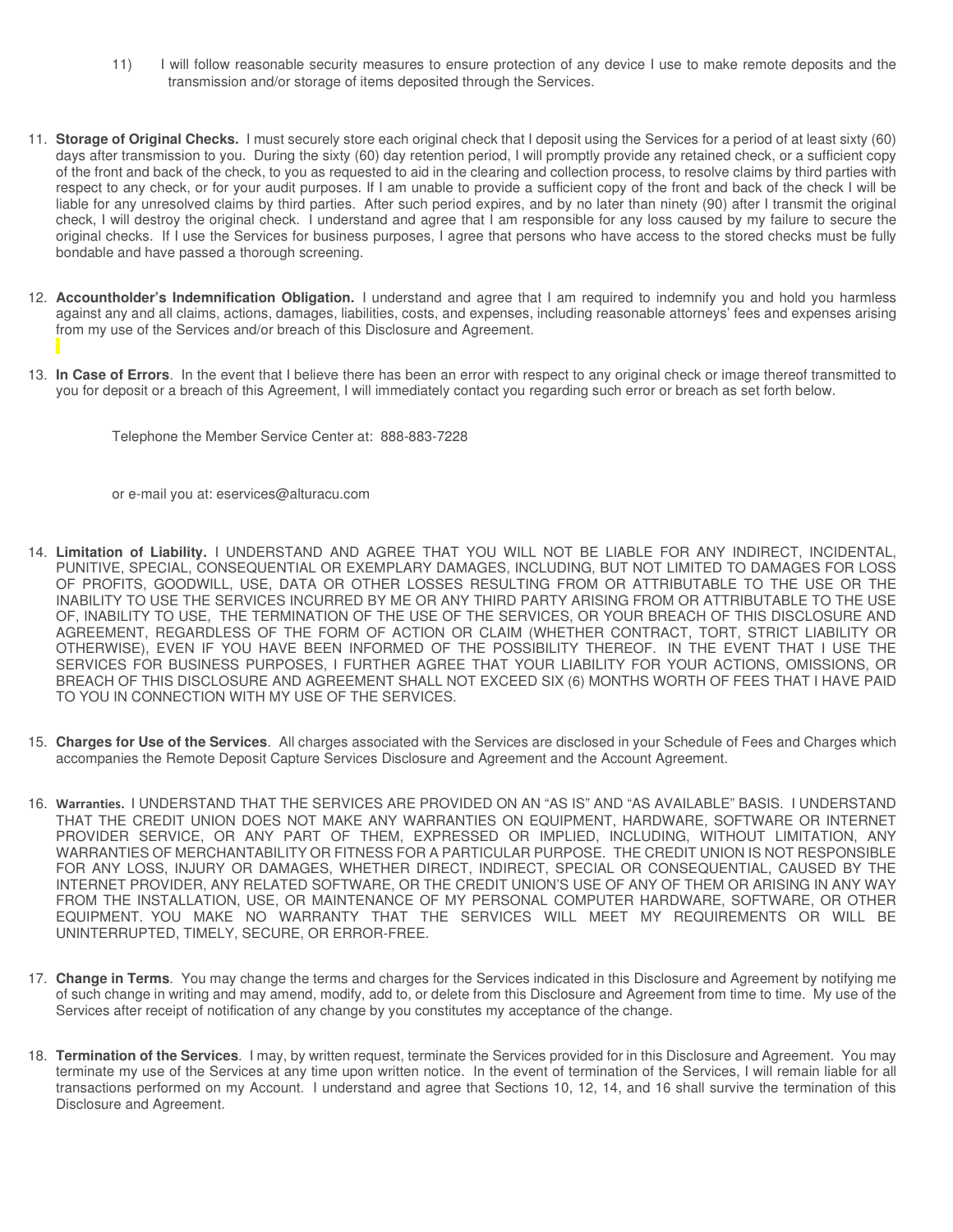- 19. **Relationship to Other Disclosures**. The information in this Disclosure and Agreement applies only to the Services described herein. Provisions in other disclosure documents, as may be revised from time to time, remain effective for all other transactions on and aspects of the Account.
- 20. **Governing Law.** I understand and agree that this Disclosure and Agreement and all questions relating to its validity, interpretation, performance, and enforcement shall be governed by and construed in accordance with the internal laws of the State of California, notwithstanding any conflict-of-laws doctrines of such state or other jurisdiction to the contrary. I also agree to submit to the personal jurisdiction of the courts of the State of California.
- 21. **Periodic Statement.** Any remote deposits made through the Services will be reflected on my monthly account statement. I understand and agree that I am required to notify you of any error relating to images transmitted using the Services by no later than sixty (60) days after I receive the monthly periodic statement that includes any transaction I allege is erroneous. I am responsible for any errors that I fail to bring to your attention within such time period.
- 22. **Limitations on Frequency and Dollar Amount.** I understand and agree that I cannot exceed the limitations on frequency and dollar amounts of remote deposits through the Services that you set, at your sole and absolute discretion. I understand that I may not deposit items through the Services in an amount exceeding \$2,500.00 on any given day.
- 23. **Limitations on Use of Service.** I understand and agree that if my checking account with Altura Credit Union is either a Reliance Account or a MyMoney Youth Account, then I do not have access to Remote Deposit Capture. If I feel I am in an incorrect account type, I will contact Member Service at 1-888-883-7228 to discuss other account options if I qualify.
- 24. **Unacceptable Deposits.** I understand and agree that I am not permitted to deposit the following items using the Services:
	- 1) Any item drawn on my account or my affiliate's account.
	- 2) Any item that is stamped with a "non-negotiable" watermark.
	- 3) Any item that contains evidence of alteration to the information on the check.
	- 4) Any item issued by a financial institution in a foreign country.
	- 5) Any item that is incomplete.
	- 6) Any item that is "stale dated" or "post dated."
	- 7) Any third party check, i.e., any item that is made payable to another party and then endorsed to me by such party.
	- 8) Any item that did not originate as a paper item.
	- 9) Any item that is not payable in U.S. Dollars.
- 25. **Business Use of Services Changes in Financial Circumstances.** In the event that I use the Services for business purposes, I understand and agree that I must inform you immediately in the event my financial circumstances as evidenced in any financial information that I provide to you. This includes, but is not limited to, notification of the following: (a) any creditor tries to take any of my or my business's property on or in which you have a lien or security interest, including any accounts with you; (b) a judgment or judgments is entered against me or my business in the aggregate amount of \$100.00 or more that is not satisfied within thirty (30) days or stayed pending appeal; (c) an involuntary lien or liens is attached to any of my or my business's assets or property and not satisfied within thirty (30) days or stayed pending appeal; (d) an adverse change occurs in my or my business's financial condition or applicable credit histories; (e) I or my business are in default under any agreement for borrowed money or any other material contract; (f) I or my business file